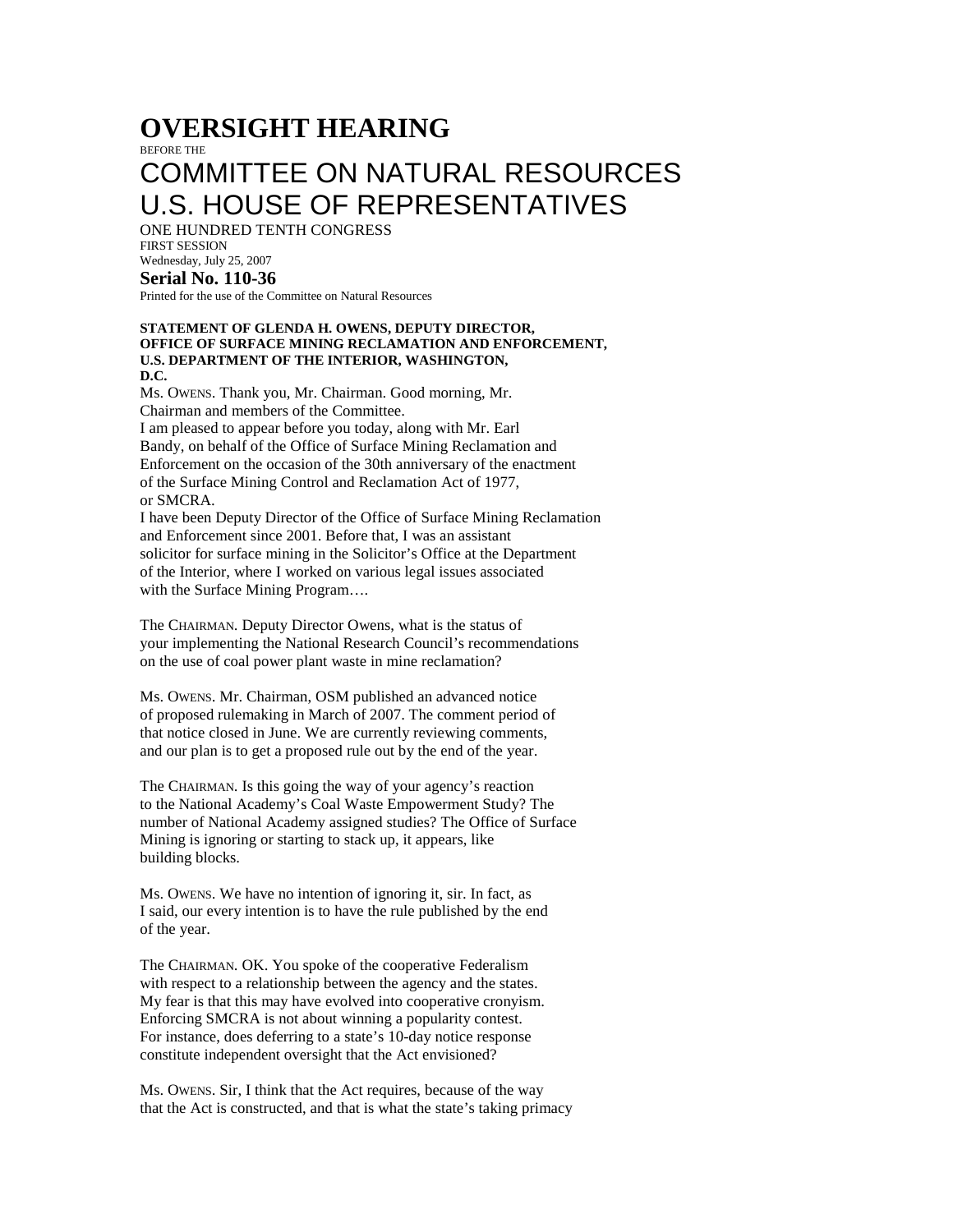and having primary regulatory responsibility, and OSM functioning in an oversight capacity, it is our responsibility to allow the states to take the corrective action that is necessary, which is why the Act provides for the 10-day notice process.

The CHAIRMAN. But that does not preclude Federal enforcement. Is that correct? Would you agree with that statement?

Ms. OWENS. Certainly not, sir, it does not. In the event where the determination is made that the state has not taken appropriate action, OSM will take necessary action.

The CHAIRMAN. OK. Deputy Director Owens, in 1998 I publicly expressed concern with a report that the majority of mountaintop removal mines in West Virginia were given permits without AOC variances. A great deal of litigation and policy changes have taken place since that time. However, my concern remains. And I touched upon this in my opening remarks. And that is, to what extent are mining operations that are viewed as mountaintop removal technically not categorized as such?

## 15

They may use a combination of point removal, area mining, and contour cuts. And for all intents and purposes have the character of a mountaintop removal operation, but have not received an AOC variance, and have not submitted a post-mining land use plan that includes those higher uses that would benefit the economies of coalfield communities, the better post-mining uses to which I referred. I would expect your agency has looked into this matter as part of its oversight. Would you care to comment?

Ms. OWENS. Mr. Chairman, that is, in fact, correct. OSM is very much aware of the issues associated with mountaintop mining. As you mentioned, there has been litigation on the issue since 1998. We have engaged in rulemaking, and in fact currently we are working cooperatively with state and Federal regulators in the development of guidance on certain issues related to mountaintop mining, such as AOC, the variances, the post-mining land uses, and return of mined land to useful and productive hardwood forestry. We have also engaged in a national rulemaking on two of the issues associated with mountaintop mining: extreme buffer zone and excess spoiled fuel rule. We have a proposal that is in final review, and it should be published in the near future.

The CHAIRMAN. Well, I would only respond that it has been a little over 10 years I think since we last had our oversight hearing, where I asked a similar question and got a similar answer.

Ms. OWENS. Well, I wasn't here 10 years ago. But I can tell you that I was in the Solicitor's Office at that time, and I was involved in the litigation on mountaintop mining. I know that it has been a struggle getting through these issues because of the controversies and the confusion that the regulation has wrought, which is why OSM now feels that a national rulemaking on these issues is appropriate.

The CHAIRMAN. But does OSM have a definition of AOC, approximate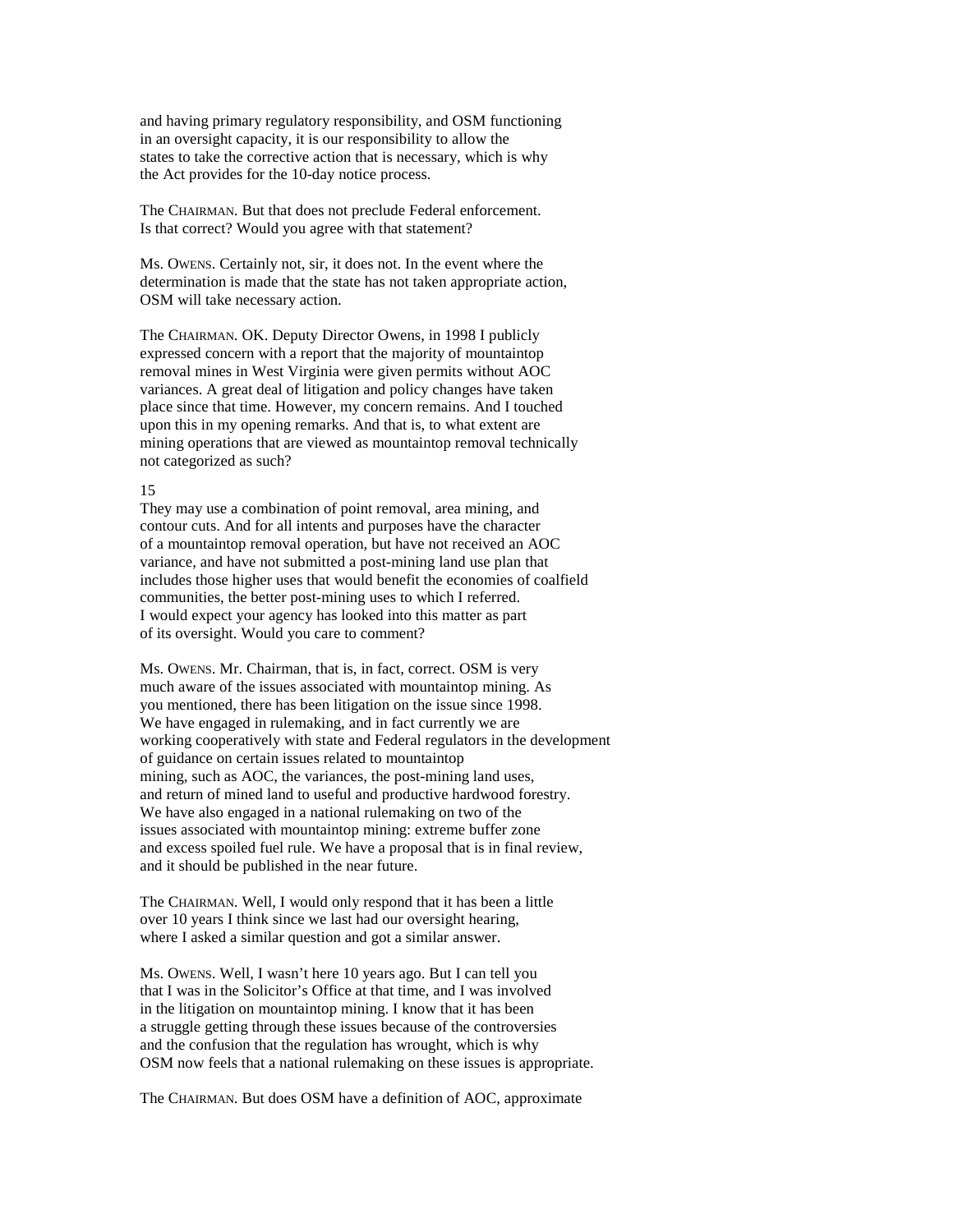original contour?

Ms. OWENS. We do not have a definition at this point. We are, in fact, working on a definition, looking into whether the definition at this time is appropriate.

The CHAIRMAN. Thirty years, and we are still looking for a definition of AOC.

Ms. OWENS. I am sorry. Yes, sir. I thought that was a statement.

The CHAIRMAN. And your response is yes. OK. Let me ask one more question.

Turning to the recently enacted amendments to the Abandoned Mine Reclamation Program, is it the agency's view that as a result of those amendments, the states cannot use their AML grants for non-coal mine reclamation.

Ms. OWENS. That is an issue that we are currently working with our solicitors on, to make sure that we follow the law as written. So we are, a decision has not been made, but we are working with our solicitors on that issue.

The CHAIRMAN. Continuing on this issue, and I have already taken issue with Brent Wahlquist on this when he was Acting Director, the Office of Surface Mining has taken the position that the minimum program states will not receive the full \$3 million minimum program amount until Fiscal Year 2010. This is a great in-

16

justice; it is not how I read the law. And I would appreciate if you would elaborate on how this position is being taken.

Ms. OWENS. Again, Mr. Chairman, that issue, we understand the position of the Chair. We are looking at and working with our solicitors to make sure that we follow the written law.

The CHAIRMAN. That you follow, I am sorry, the written law?

Ms. OWENS. Written law. The law as it is written.

The CHAIRMAN. Are you talking about the amendments that we enacted end of last session?

Ms. OWENS. Yes, I am, sir.

The CHAIRMAN. Have you perhaps not read them yet?

Ms. OWENS. I have read them.

The CHAIRMAN. Perhaps we have a disagreement of the intent of that legislation, then. My time is up. I will yield to the Ranking Member, Mr. Pearce.

The CHAIRMAN. Jim, let us see. Let me recognize in order in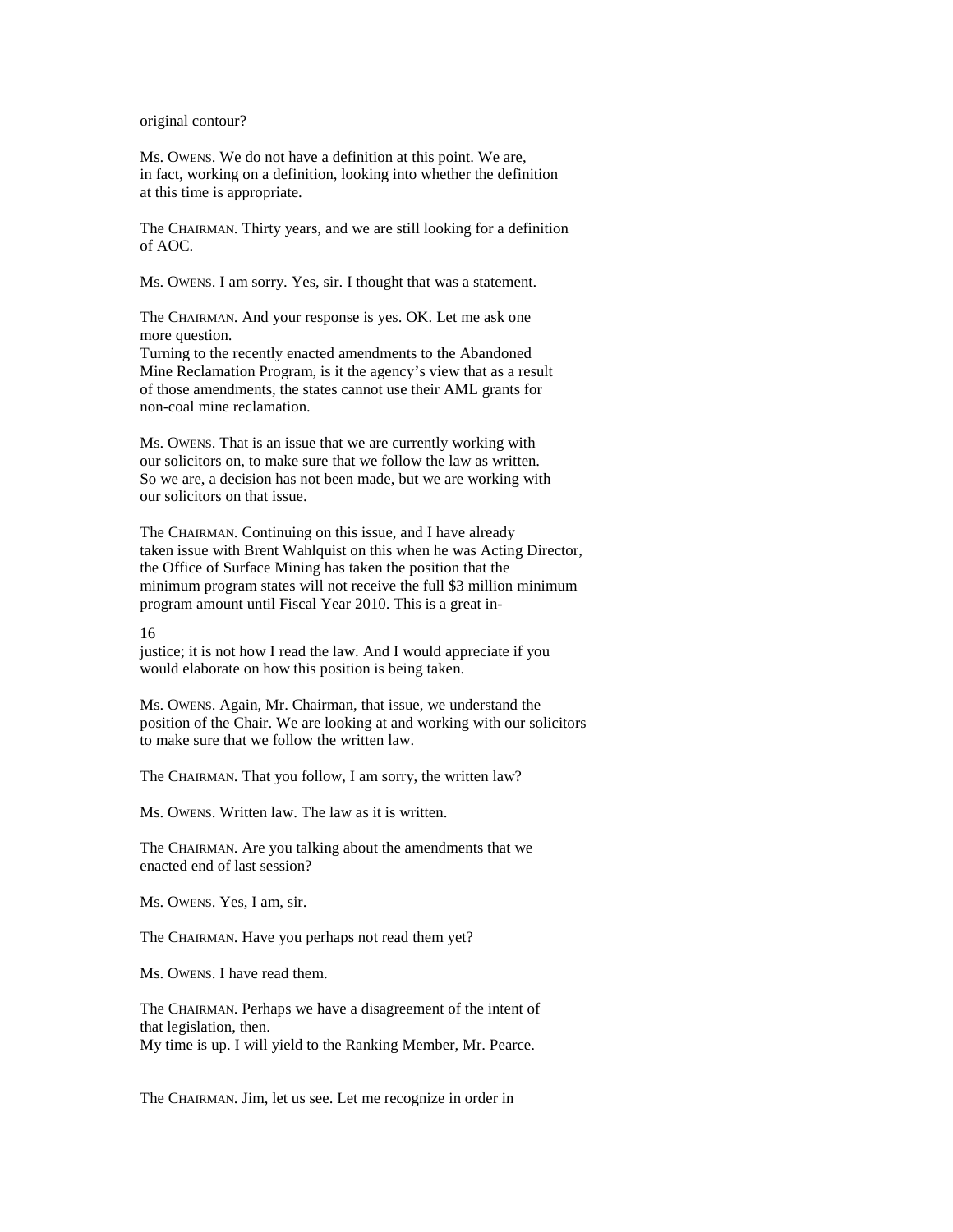which you came in. Mr. Grijalva, Mr. Inslee.

Mr. INSLEE. Yes. A few months ago I talked to a lady from Marsh Fork Hollow. And she told me about the destruction of her community by mountaintop mining. And as someone who is not personally familiar with it, it was really distressing. She told about her son going out; the first time it really got bad is in the creek behind their house, a place that they had played for generations, becoming just, the water just looked threatening. Not a place where a kid could play any more.

Then they started talking about the dust. Then they talked about the dam, that she couldn't sleep at night because they all had to sleep in one room. They were worried it was going to collapse. And they eventually had to leave. And this whole community basically, not on the land that was owned by the mine, but adjacent to it. And they all left.

And listening to her, it was apparent to me that Federal policy had failed to protect Americans from some of the devastation caused by this particular kind of mining.

## 18

I am not as familiar with the specifics as the Chairman and the other members of the Committee. I am concerned when I hear that there has apparently been a violation of a failure by the Federal government to protect against the destruction of streams by this, by issuing permits, if you will, at the same time that we are destroying these stream beds.

It seems to me like there needs to be some significant review of the performance of the Executive Branch, and/or a change in the law, given the destruction that at least I have been told is occurring. Could you both comment on that?

Ms. OWENS. Mr. Congressman, as I mentioned earlier, OSM is painfully aware of the issues associated with mountaintop mining. And in an effort to address many of those issues, we have been and continue to work cooperatively with the state and Federal regulators. One of the things that we are currently doing is working with the EPA, the Corps of Engineers, the Fish and Wildlife Service, to come up with ways to ensure that we issue better permits; that there is coordination between those agencies—in particular, the Corps of Engineers—that have responsibility to ensure that the Clean Water Act requirements are met.

In the stream buffer zone regulation that we are proposing, one of the issues we are addressing is to clarify the conditions under which mining activities can occur in or near streams. So we are looking at those issues and attempting to address them.

Mr. INSLEE. What is the status of this? At one time there was litigation, I think last year, where the Administration was allowing mining that they were aware were filling in stream beds, and actually physically destroying the stream bed. And my understanding is that the Administration allowed that to occur. There was litigation, and my understanding is the court issued an injunction or stopped the Administration somehow from doing that. What is the status of that?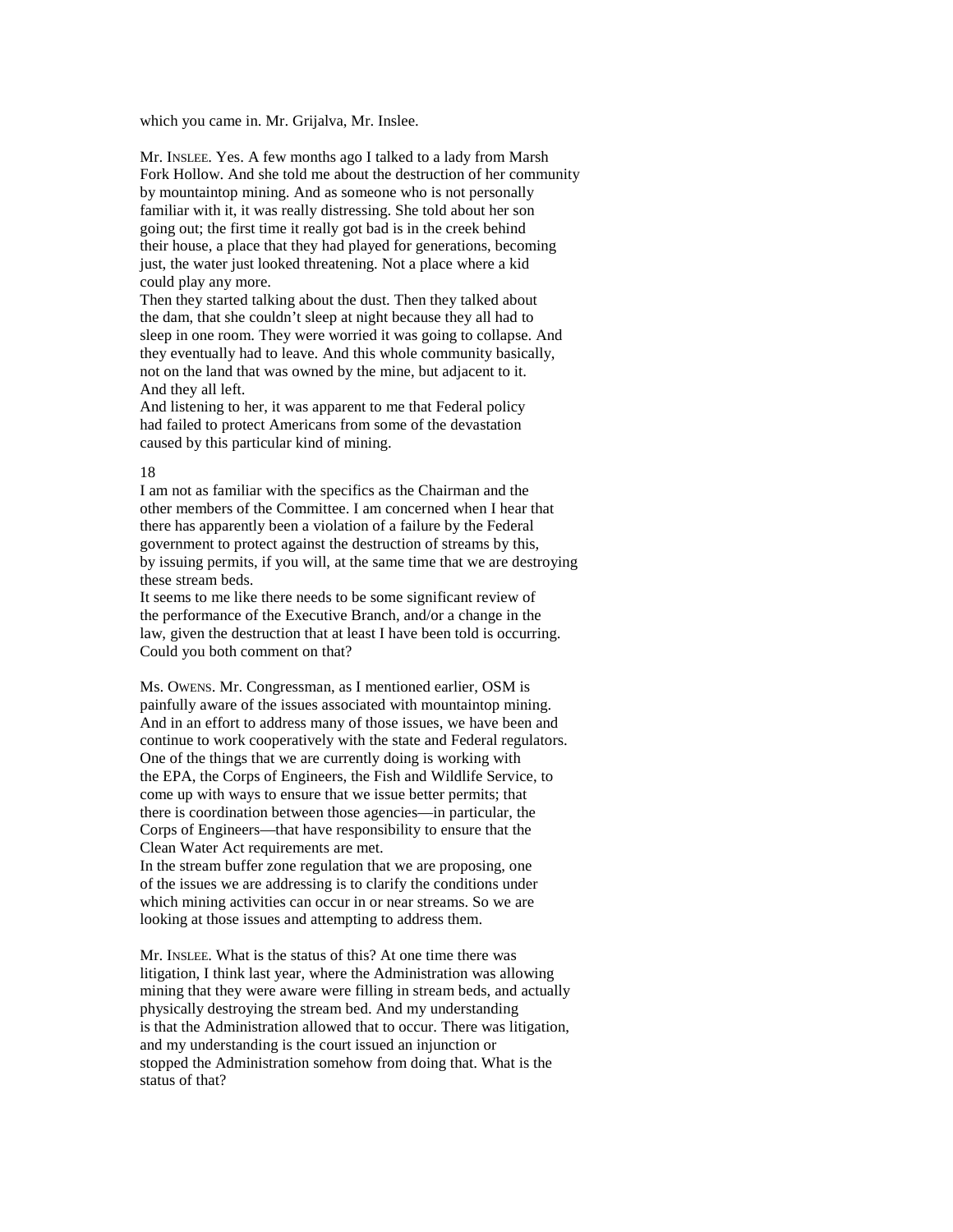Ms. OWENS. Well, I think you are referring to a District Court decision, which the District Court Judge did not allow the decision; said that there could be no placement of spoil in perennial streams. However, the Fourth Circuit Court of Appeals overturned that. Notwithstanding that fact, we recognize that there are issues, and we have begun to address them in the proposed rulemaking.

Mr. INSLEE. Well, maybe you can tell me. Do you think it should be the law that mountaintop mining could result in destroying these streams? Do you think that should be the law?

Ms. OWENS. No, I don't.

Mr. INSLEE. And under the current law, are they allowed to do so?

Ms. OWENS. The law does not allow for destroying of the streams. In fact, one of the issues associated with the stream buffer zone rule is some of the confusion we realized through the course of the litigation over this is that there was confusion over the interpretation of the rule, which is why we have——

Mr. INSLEE. Do we need a statutory change to clarify that? I mean, if you are telling me that you think they shouldn't be destroyed, but the Fourth Circuit Court allowed the mining to go through, which dumped spoils in a stream bed and literally de-

19

stroyed it, does that suggest we need a statutory change? Or is the Executive just not applying the statute correctly?

Ms. OWENS. I think our regulations have attempted to apply the law correctly. We have, however, as I said, as a result of litigation and the different results that came out of that litigation, our regulation now attempts to add some clarity to the confusion that exists.

Mr. INSLEE. And have those then issued? Is there a proposed regulation out?

Ms. OWENS. No. The proposed regulation is in final review, and we expect that it will be issued soon. In the near future.

Mr. INSLEE. Well, we hope to see it. Thank you…..

The CHAIRMAN. OK. Before we let you go, let me just go back one more time to the definition of AOC. You are saying 30 years now, we still don't have a definition of approximate original contour. I would seriously, seriously ask you, how do you expect anybody to comply with the law if 30 years later you still don't have a definition of what one of the basic tenets of that law, return to AOC, approximate original contour?

Ms. OWENS. Mr. Chairman, I think you are aware that there is a statutory definition of approximate original contour, and that is the definition that we follow.